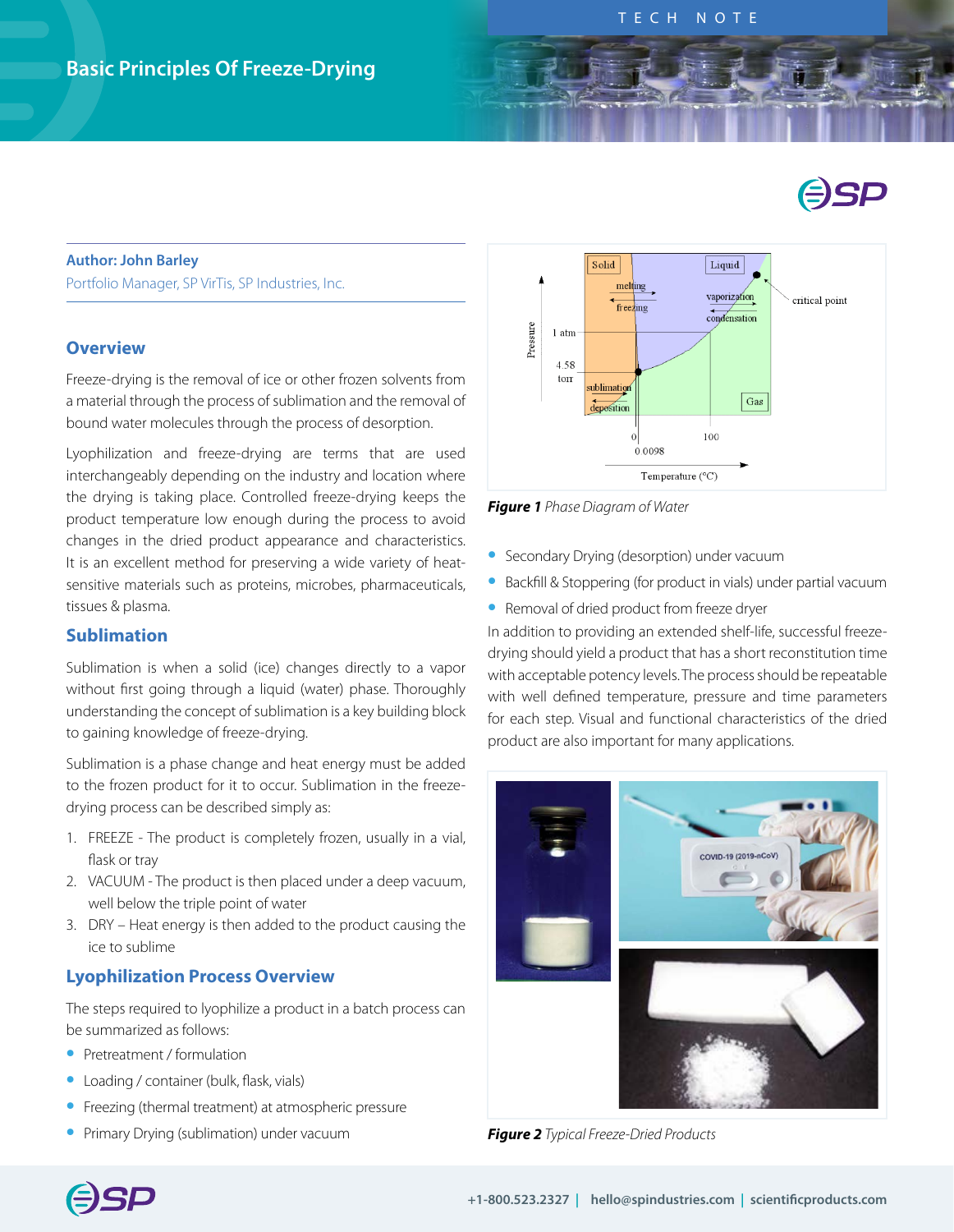## **Freeze-Drying Equipment**

The main components of freeze-drying equipment are:

- **•** Refrigeration system
- **•** Vacuum system
- **•** Control system
- **•** Product chamber/shelves or manifold
- **•** Ice condenser

#### **Refrigeration Systems**

The refrigeration system cools the (ice) condenser located inside the freeze dryer, with refrigerant routed through a coil in the condenser. This is known as "direct expansion" (DX) refrigerant cooling. DX refrigeration is uncontrolled by design, and when running continuously, the system will eventually reach its coldest "bottom out" temperature in the condenser.

The refrigeration system is also employed to cool the shelves in the product chamber for both freezing of the product and for maintaining temperature during drying. For tighter control of shelf surface uniformity, an indirect method of cooling is used. The refrigerant is sent to a heat exchanger where it cools silicone heat transfer fluid. This fluid is continuously circulated through the inside of the shelves. A resistive electric heater is added to the heat transfer fluid loop to provide shelf heating. The heater and refrigeration system work together to maintain precise shelf temperature control.

On advanced freeze dryers, a shared refrigeration system is used to cool both the shelves and the condenser. All of the cooling load is at the shelf stack during freezing. Then, during drying, most of the cooling load is at the condenser. Shared refrigeration systems have less components and are more reliable, they are more energy efficient and generate less waste heat. Older freeze dryer designs may have two separate refrigeration systems, one for the shelf and on for the condenser, with each system having its own compressors.

Refrigeration systems on laboratory and pilot freeze dryers are typically cascade in design, where there are two refrigerant circuits working in series. The cold side of the warmer "highstage" intersects with the warm side of the colder "low-stage". This provides for system temperatures colder than -80 °C. On production freeze dryers, the larger compressors are compound/multi-stage in design, and they can reach -75 °C with a single refrigeration loop.

#### **Vacuum Systems**

The vacuum system consists of a separate vacuum pump connected to an airtight condenser and attached product chamber. Vacuum

pumps can be oil-lubricated (rotary-vane) style, or they can be "dry" scroll in design. Rotary-vane vacuum pumps require the use of an oil mist eliminator (OME) to capture oil particles in the exhaust stream, or the exhaust can be vented to outside. They require frequent oil changes based on usage conditions.

Dry scroll vacuum pump designs have become more robust and are now frequently used in freeze-drying equipment. They can reach the low vacuum levels needed for freeze-drying, even with their gas ballast set to open, which makes them ideal for processing products with solvents/acids. Although they provide the benefit of not needing oil changes, the tip seals on dry scroll pumps do require periodic replacement to enable reaching lower vacuums.

For the best control of vacuum to the desired set point, the vacuum pump will run continuously and then a small gas bleed valve will be used to intermittently allow a small amount of gas/ air into the system to balance out the vacuum level

#### **Control Systems**

Control systems vary in complexity and will usually include several features such as:

- **•** Temperature (shelf, condenser & product probes) and pressure sensing
- **•** Control of system vacuum and shelf (fluid) temperature
- **•** Ability to program a complete "recipe" for freeze-drying
- **•** A recipe manager to save multiple recipes for future use
- **•** Process alarms
- **•** HMI (Human-Machine Interface)
- **•** Data trending and data export
- **•** Manual mode operation
- **•** Synoptic screen showing which systems are active

Advanced control systems can also include the following additional options:

- **•** SCADA (Supervisory Control And Data Acquisition) system to record data
- **•** Data historian with secure encryption
- **•** Secure user ID/Login & Password
- **•** Multiple user groups with different permission levels
- **•** Audit trail for change control of who made what recipe change, when & why (FDA 21 CFR Part 11 requirement).
- **•** PAT (Process Analytical Technology) tools to monitor how the freeze-drying process is progressing
- **•** Automatic system performance tests

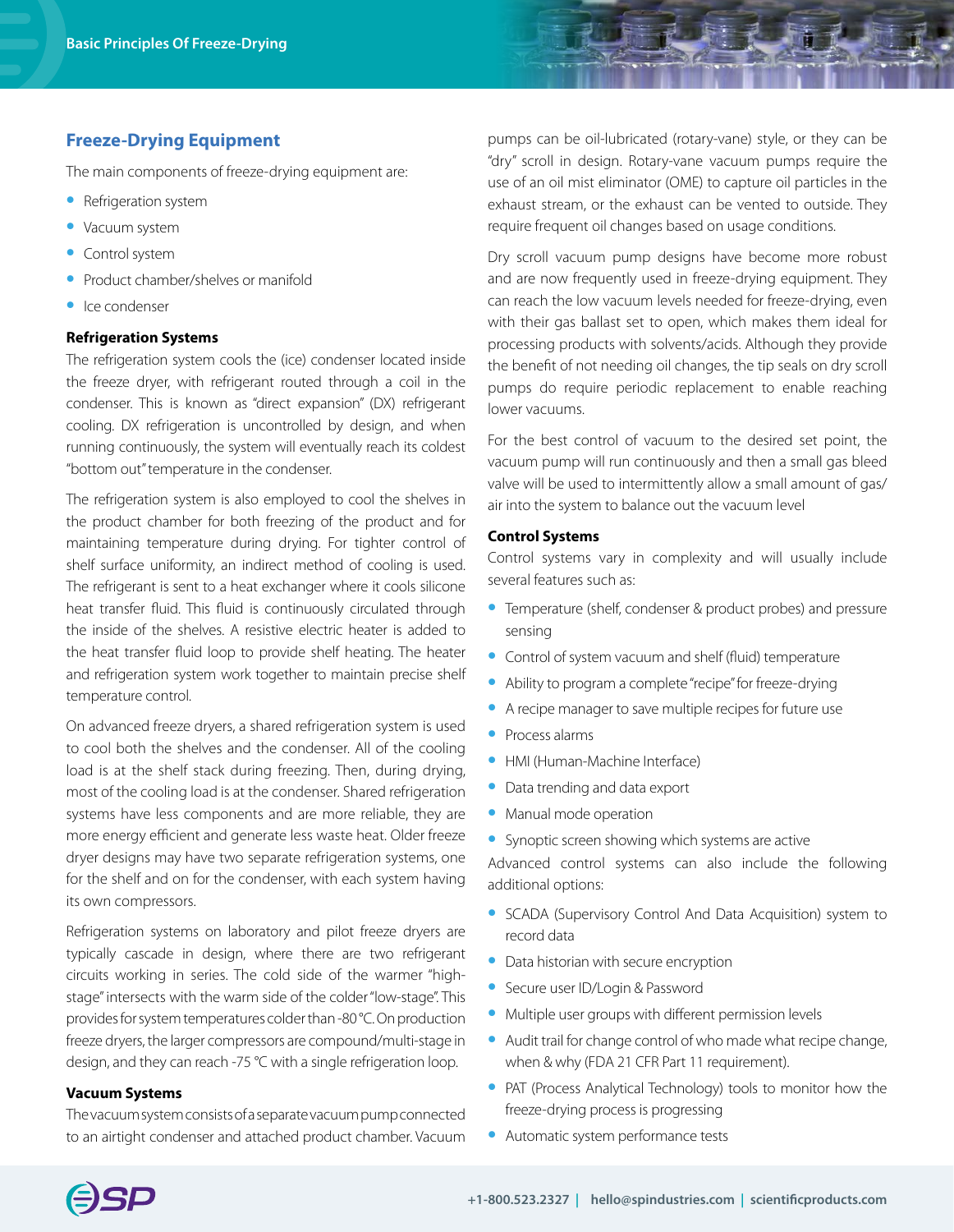#### **Product Chamber**

Product chambers are typically a large chamber with a system of shelves on which to place the product. The standard material of construction is 316L Stainless Steel for both the chamber and the shelves. In simpler form, a manifold with attached flasks functions as the product chamber.

Product chambers are designed to withstand pressure differentials for full vacuum conditions. They can be either square/rectangular or round/cylindrical in design.

Product shelves can be either fixed in place or moveable. Moveable shelves can have a hydraulic or pneumatic ram added for the ability to stoppering vials at the end of the process.

#### **Ice Condenser**

The purpose of the condenser is to attract the vapors being sublimed off of the product and protect the vacuum pump. Because the condenser is maintained at a lower energy level relative to the product ice, the vapors condense and turn back into solid form (ice) in the condenser. The sublimated ice accumulates in the condenser and is subsequently removed at the end of the freeze-drying cycle, after the product has been unloaded. This defrost step is facilitated by the refrigeration system on laboratory/pilot units (known as "hot-gas defrost"). On larger production units, hot water or steam can be used to speed up the defrost process, together with an automatic drain valve.

The condenser temperature required for a specific product is dictated by the freezing point and collapse temperature of that product. The refrigeration system must be able to maintain the temperature of the condenser substantially below the temperature of the product while it is being freeze-dried.

In shelf freeze dryers, the condenser can be located inside the product chamber (internal condenser) or in a separate chamber (external condenser) connected to the product chamber by a vapor port. This vapor port can have a normally open isolation valve, which can be closed when desired for product unloading, defrost, or for process control end-of-drying measurements know as a pressure-rise test.

The refrigerant coil can be wrapped around the outside of the condenser chamber, providing a "smooth wall" design for the ice to collect on. Alternately, the coil can be placed internally. There are different advantages to both designs. Smooth-wall designs are easier to clean manually and will melt/defrost large ice loads much more quickly if hot-gas defrost is used. Internal coils on pilot units better approximate most production freeze dryer designs and may provide better process scale up data.

Freeze dryers can be informally classified by the type of product chamber: (1) Manifold dryers where the product is typically prefrozen & in flasks (2) Shelf dryers where the product is placed in a tray or directly on a shelf.







*1) Manifold Dryer*

*2) Shelf Freeze Dryers*

Freeze dryers can also be grouped by size & use: (1) laboratory bench-top units for R&D (2) pilot units for process development and scale-up studies, and (3) larger production-sized units. It should be noted that in addition to process scale-up work, pilotsized freeze dryers are often also used for product R&D as well as for small volume production applications.







*1) Bench-Top R&D Freeze Dryer*

*2) Pilot Freeze Dryer Freeze Dryer*

*3) Production*

Choosing a freeze dryer depends on the product characteristics as well as many other application-based variables including the container that the product will be dried in, the shelf area or number of ports required to accommodate the quantity to be dried in each batch, the total volume of ice to be condensed and whether there are any organic solvents. The type and shape of product being dried and its end-use also need to be considered.

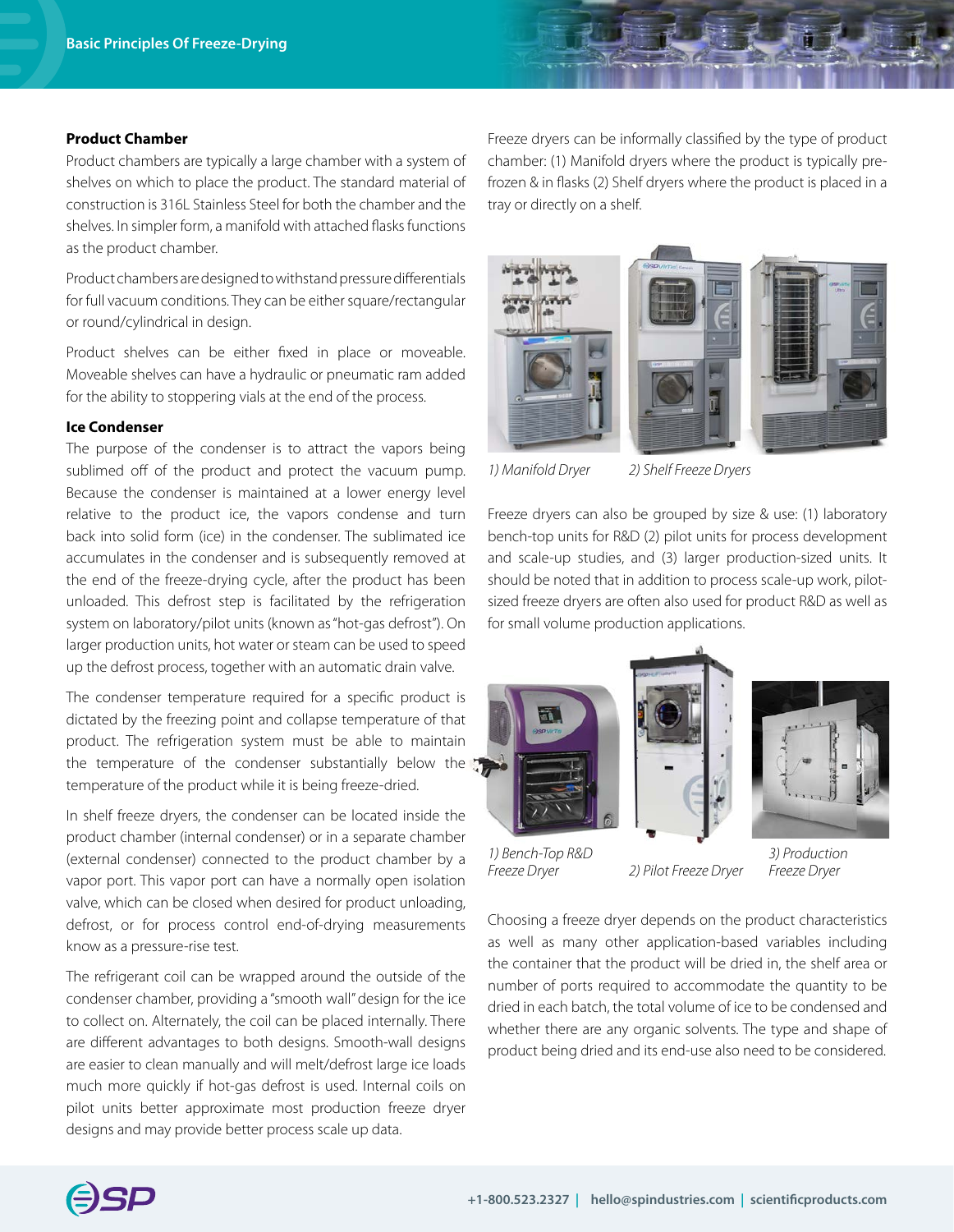#### **Product Containers & Containment Systems**

A suitable container system must be chosen for the product. The most common product containers are flasks, vials and trays. If possible, it is advisable to pick a container that keeps the maximum thickness of the product to less than 2 cm (3/4 inch). Special containers made of Gore-Tex\* & Tyvek\* are also available for specific applications where product contamination is a concern.

Product trays with removable bottoms are available when working with vials. The tray is loaded with vials, placed on a shelf in the freeze dryer and then the bottom part of the tray is slid out. This allows the vials to rest directly on the shelf and increases the heat transfer to the product.

Special containment systems such as isolators and glove boxes are required for freeze-drying certain products, especially when cytotoxic materials are present.

#### **Physical Properties of Materials & Formulation**

Understanding the physical properties of materials that are freeze-dried is a key part in developing a successful lyophilization process. Although a few products are simple crystalline materials, the vast majority of products that are lyophilized are amorphous and form glassy states when frozen.

Processing and formulation development are important steps often taken to make a product ready for freeze-drying and usable for its specific application. The choice of excipients added to a formulation can severely affect the thermal characteristics of the product and its ability to be freeze-dried in a reasonable amount of time.

### **Recipe For Freeze-Drying**

Lyophilization in a shelf freeze dryer requires the design of a working process or cycle which is sometimes referred to as a "recipe". Typically, there are multiple steps involved for both freezing and drying of the product. Individual temperature, pressure and time settings need to be determined for each step.

Each specific product or formulation that is lyophilized requires the development of a freeze-drying process that is based on the unique characteristics of the product, the amount of product and the container used. There is no universal "safe" recipe that will work with every product.

## **Freezing**

It is extremely important that the sample be fully and completely frozen prior to pulling a vacuum and starting the drying process. Unfrozen product may expand outside of the container when placed under a vacuum.



*Product Not Fully Frozen Before Starting Vacuum & Drying!*

With simple manifold freeze dryers, the product is placed in a vial or flask depending on quantity, and then frozen in a separate piece of equipment. Options include standard laboratory freezers, shell baths and direct immersion in liquid nitrogen.

Shelf freeze dryers have cooling capability built into the product shelf which allows the product freezing to be accomplished inside the freeze dryer. Product is either pre-loaded into vials which are then transferred to the shelf, or it is loaded in bulk form directly onto a product tray.

Shelf freeze dryers allow the precise control of cooling rates which affects product freezing rates and crystal size. Larger ice crystals improve the speed of the freeze-drying process because of the larger vapor pathways left behind in the dried portion of the product as the ice crystals are sublimated.

Slower shelf cooling rates do not necessarily yield larger ice crystals because of the effects of super-cooling. When the super-cooled liquid finally freezes, it happens extremely quickly, resulting in smaller ice crystals. In a clean room environment with very few particulates for ice nucleation, there is a significantly greater amount of super-cooling.

Newer technologies such as ControLyo® Nucleation are available to control ice crystal growth to minimize the effects of supercooling and provide larger crystal sizes.



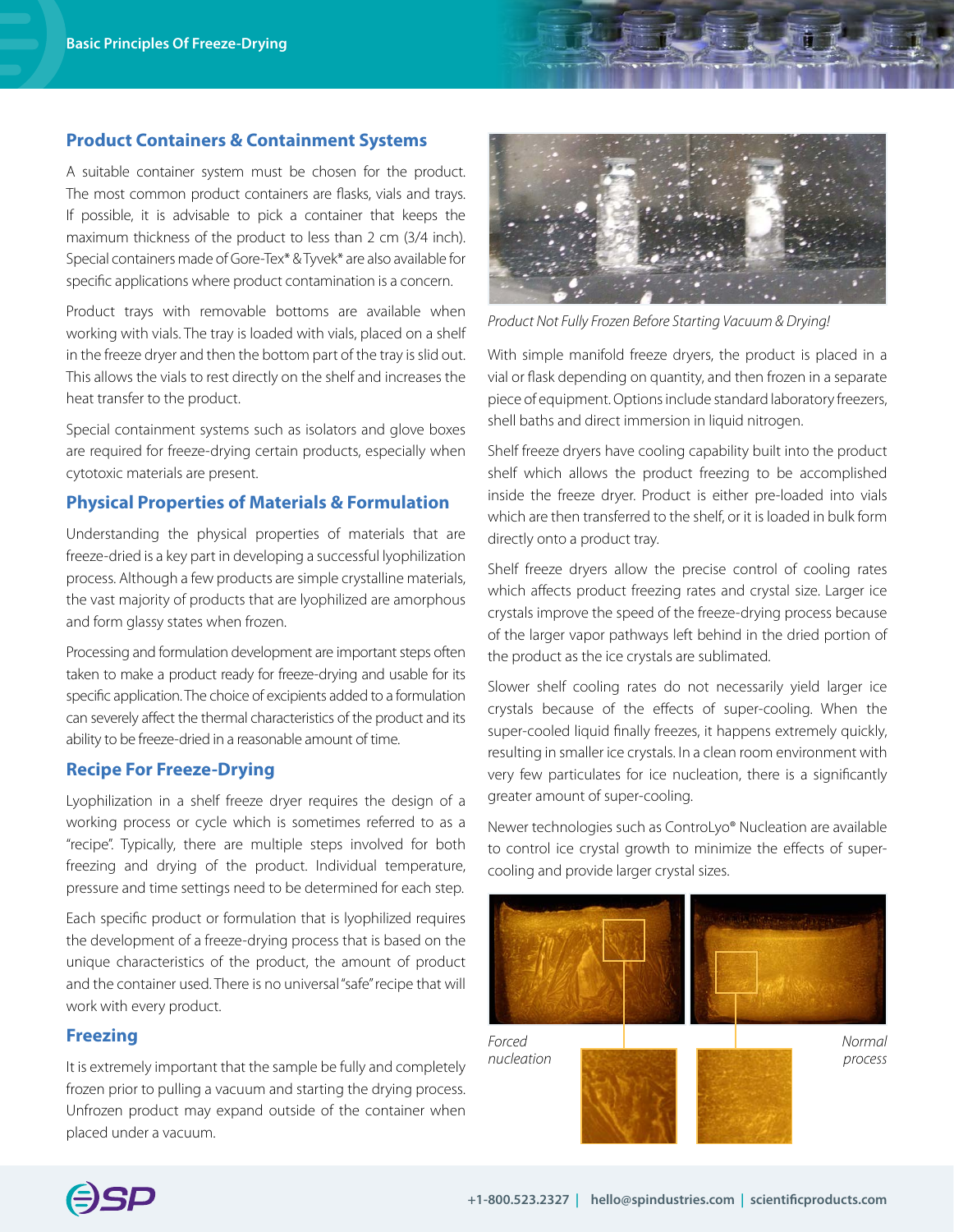#### **Eutectic / Collapse Temperature**

Determination of the critical collapse temperature of a product is an important step in establishing and optimizing a freezedrying process. This critical temperature determines the maximum temperature that the product can withstand during primary drying without it melting or collapsing. Thermal analysis (Differential Scanning Calorimetry & Freeze Dry Microscopy) and Dielectric Resistance analysis and are common methods used to determine this critical temperature of the product.





*Freeze Dry Microscope Differential Scanning Calorimeter*

Frozen products can be categorized as either crystalline or amorphous glass in structure. Crystalline products have a well defined "eutectic" freezing/melting point that is its collapse temperature. Amorphous products have a corresponding "glass transition" temperature and they are much more difficult to freezedry. The collapse temperature of amorphous products is typically a few degrees warmer than its glass transition temperature. Although most materials that are freeze-dried are actually amorphous, the term "eutectic" is often used (erroneously) to describe the freezing/melting point of any product.

The US FDA Guide To Inspections Of Lyophilization Of Parenterals states that the manufacturer should know the eutectic point (critical collapse temperature) of the product. It is good practice to characterize the collapse temperature for all new injectable or ingestible drug formulations to be freeze-dried.

Without knowing the critical temperature of the product, a trial-and-error approach is required to determine appropriate primary drying temperatures. A slow conservative cycle with low temperatures and pressures can be used initially. The temperature and pressure can then be raised on subsequent cycles until evidence of collapse or melt-back is seen – indicating that the product was too warm.



*Collapsed Product – Critical Temperature Was Exceeded*

# **Annealing**

Some amorphous products (such as mannitol or glycine) form a metastable glass with incomplete crystallization when first frozen. These products can benefit from a thermal treatment process, which is also called annealing. During annealing, the product temperature is cycled (for example: from -40 °C to -20 °C for a few hours and then back to -40 °C) to obtain more complete crystallization. Annealing has the added advantage of larger crystal growth and corresponding shorter drying times.

## **Organic Solvents**

The use of organic solvents requires more attention in the freezedrying process. Lower temperatures are required to freeze and condense solvents and they can easily bypass the condenser and end up causing damage to the vacuum pump. Freeze dryer refrigeration designs are available to provide the lower shelf and condenser temperatures needed to freeze and then condense some organic solvents.

Special filter cartridges or liquid nitrogen (LN2) traps may be required to catch/condense certain solvents with very low freezing temperatures. Safety considerations must be made when handling volatile and/or potentially harmful materials





*LN2 Trap Filter Cartridge*

The bulk of organic solvents will typically be removed early during the freeze-drying process.

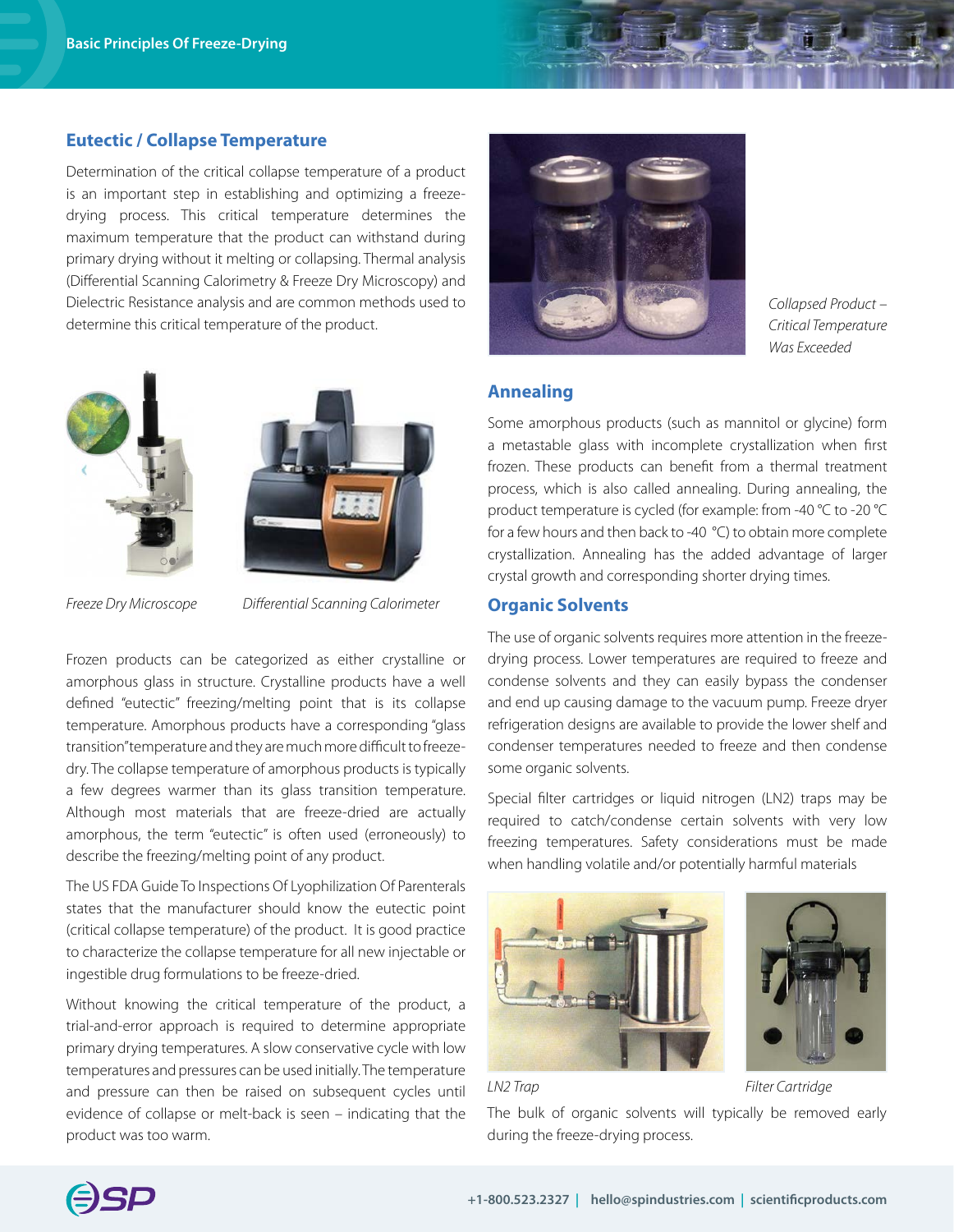#### **Primary Drying**

The drying portion of freeze-drying is actually a two-part process consisting of Primary Drying and Secondary Drying. The bulk of water removed from the product during freeze-drying is via sublimation of all of the free ice crystals during the primary drying step. Organic solvents are also removed during primary drying.

Primary drying (sublimation) is a slow process conducted at cooler temperatures, safely below the product's critical collapse temperature. Sublimation requires heat energy to drive the phase change process from solid to gas. All three methods of heat transfer - conduction, convection and radiation, must be considered when freeze-drying a product.

In a simple manifold dryer, heat is transferred to the flask/product primarily through convection and radiation from the surrounding environment. With little control over heat flow into the product, it is more difficult to control the process. When working with products with low collapse temperatures, it may be necessary to wrap or insulate the flask to slow down the rate of heat transfer and avoid collapse.

In a shelf freeze dryer, it is important to maximize the surface contact of the product/container/tray with the shelf for good conductive heat transfer. However, the effects of radiation and convection also need to be considered for product uniformity and process control purposes.

Radiant heat from the inside walls of the product chamber will cause product/vials on the perimeter of the shelf to dry more quickly than product in the center of the shelf (known in freezedrying as the "edge effect"). Radiation coming through the acrylic doors commonly used on pilot and R&D freeze dryers has an even greater effect and product located in the front of these dryers will typically dry the fastest of all. For this reason, production freeze dryers are designed with metal doors and small view ports. A piece of aluminum foil can be hung in front of the product on the inside of a pilot freeze dryer as a shield – of course this will block the view of the product and not allow observation during the process.

Because shelf contact is often inconsistent, convective heat transfer can help promote uniform product drying. System pressures in the 100 mTorr to 300 mTorr range will usually promote an adequate amount of convection. At very low system pressures less than 50 mTorr, there are fewer gas molecules present to provide convection and uneven / slower drying is likely and maintaining vacuum control can become an issue.



*Heat Transfer in a Shelf Freeze Dryer* 

Primary drying is a top-down process with a well-defined sublimation front moving through the product as it dries. Above the ice surface interface is dried product, or "cake"; below the interface is product with ice crystals still remaining to be sublimed. At the end of primary drying when all of the free ice crystals have been sublimed, the product will appear to be dried. However, the moisture content can still be in the 5-10 % range due to the presence of "sorbed" water molecules attached to the product.

## **Pressure & Temperature During Primary Drying**

As mentioned earlier, each frozen product has a unique critical temperature. It is necessary to keep the product temperature safely below this critical temperature during primary drying to avoid collapse. The product temperature is dependant on the vapor pressure at the ice interface and in turn, this vapor pressure is dependant on both the rate of heat transfer into the product (which is controlled by adjusting the shelf temperature) and the system vacuum level set point.

Once a target product temperature is identified (typically several degrees safely colder than the critical temperature), the only two variables left to determine/control are the shelf temperature and system vacuum level. During primary drying, the system pressure and the shelf temperature are set and controlled in combination to yield the appropriate product temperature.

A recommended approach is to first set the system pressure using the vapor pressure over ice table (below). The product temperature is monitored using thermocouples and then the shelf temperature set point is slowly increased until the product reaches its target

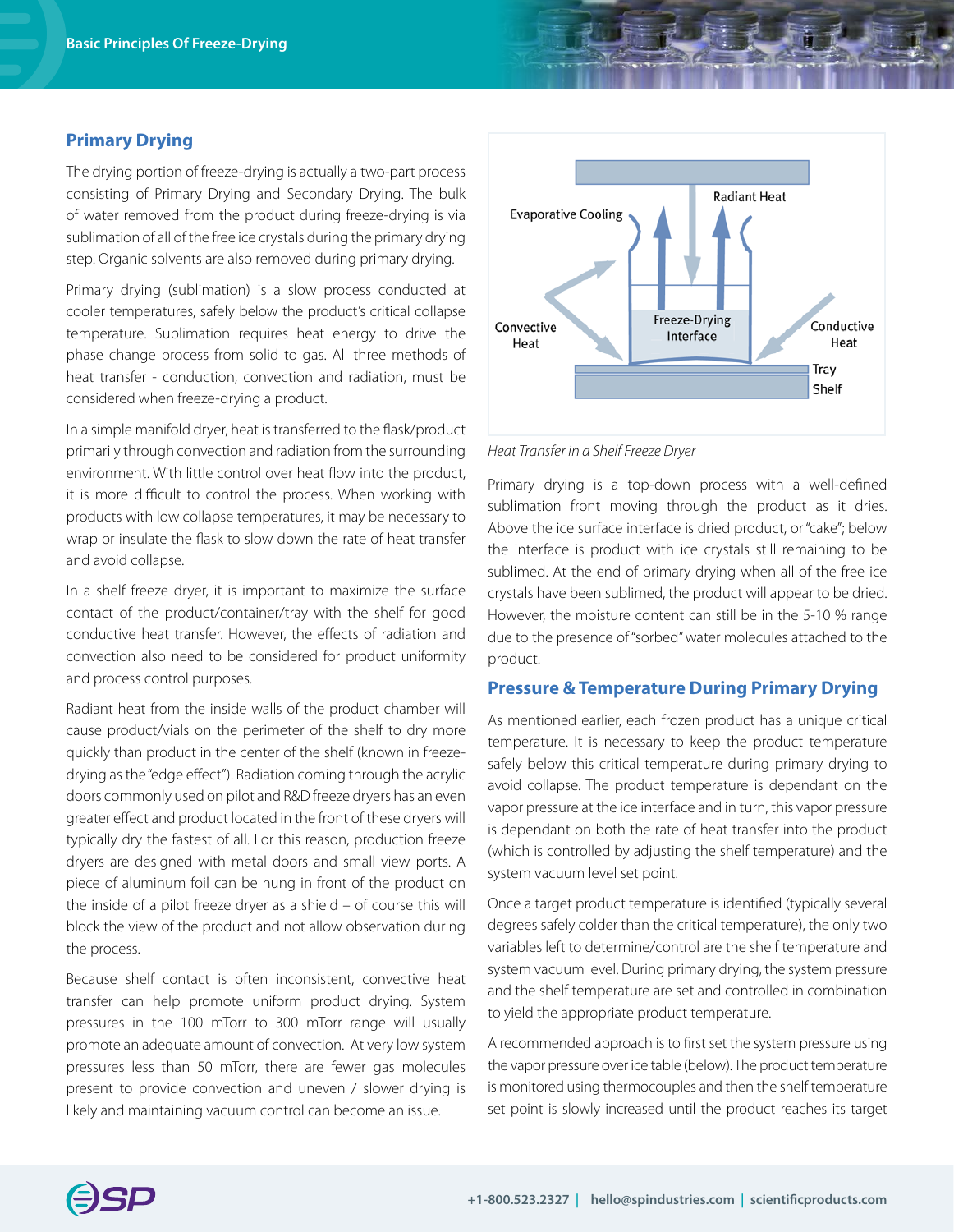temperature. When the target product temperature is obtained, the shelf temperature is held constant for the balance of primary drying. Certain products with high resistance to vapor flow in the dried portion of the cake may require that the shelf temperature be reduced towards the end of primary drying to keep the product temperature at its target and to avoid collapse.

It is not recommended to increase the shelf temperature arbitrarily and repetitively during primary drying, as is seen on some older legacy cycles.

Using the vapor pressure of ice table is a scientific way to determine an appropriate pressure for freeze-drying. A general guideline is to choose a system pressure that is 20 % to 30 % of the vapor pressure of ice at the target product temperature. When the vacuum level set point is deeper than the vapor pressure of ice at the current product temperature, sublimation can take place. Typically, vacuum levels for freeze-drying are between 50mTorr and 300mTorr with 100mTorr to 200mTorr being the most common range.

With the temperature and pressure parameters set, primary drying is then continued for a length of time sufficient for all of the ice crystals to be sublimed.

As can be seen in the table below, temperature and pressure have a direct relationship, the lower the temperature of the ice, the lower the saturated vapor pressure over it.

Because most commercial freeze dryers can not consistently control vacuum much below 30mTorr, at very cold product temperatures (less than -40 °C), it becomes impossible to have a system pressure set point that is 20 % to 30 % of the vapor pressure of ice. Freeze-drying occurs extremely slowly at these cold product temperatures and process times may extend for 5 to 7 days or longer.

With manifold freeze-drying, the process is driven by the system pressure set point and the ambient temperature in the room. Because of the lack of control over the rate of heat transfer into the product, most manifold dryers are operated conservatively at lower pressures to help keep the product temperature lower.

| <b>Temp</b>  | <b>Vapor Pressure</b> |            |          | Temp  | <b>Vapor Pressure</b> |            |          |
|--------------|-----------------------|------------|----------|-------|-----------------------|------------|----------|
| [°C]         | [milliTorr]           | [milliBar] | [pascal] | [°C]  | [milliTorr]           | [milliBar] | [pascal] |
| $\mathbf{0}$ | 4,584.000             | 6.1115     | 611.148  | $-46$ | 48.000                | 0.0640     | 6.399    |
| $-2$         | 3,883.000             | 5.1769     | 517.689  | $-48$ | 37.700                | 0.0503     | 5.026    |
| $-4$         | 3,281.000             | 4.3743     | 437.429  | $-50$ | 29.500                | 0.0393     | 3.933    |
| $-6$         | 2,765.000             | 3.6864     | 368.635  | $-52$ | 23.000                | 0.0307     | 3.066    |
| $-8$         | 2,325.000             | 3.0997     | 309.974  | $-54$ | 17.900                | 0.0239     | 2.386    |
| $-10$        | 1,949.000             | 2.5984     | 259.845  | $-56$ | 13.800                | 0.0184     | 1.840    |
| $-12$        | 1,630.000             | 2.1731     | 217.315  | $-58$ | 10.600                | 0.0141     | 1.413    |
| $-14$        | 1,359.000             | 1.8118     | 181.185  | $-60$ | 8.100                 | 0.0108     | 1.080    |
| $-16$        | 1,130.000             | 1.5065     | 150.654  | $-62$ | 6.160                 | 0.0082     | 0.821    |
| $-18$        | 936.800               | 1.2490     | 124.896  | $-64$ | 4.660                 | 0.0062     | 0.621    |
| $-20$        | 774.400               | 1.0324     | 103.245  | $-66$ | 3.510                 | 0.0047     | 0.468    |
| $-22$        | 638.200               | 0.8509     | 85.086   | $-68$ | 2.630                 | 0.0035     | 0.351    |
| $-24$        | 524.300               | 0.6990     | 69.901   | $-70$ | 1.960                 | 0.0026     | 0.261    |
| $-26$        | 429.400               | 0.5725     | 57.248   | $-72$ | 1.450                 | 0.0019     | 0.193    |
| $-28$        | 350.500               | 0.4673     | 46.729   | $-74$ | 1.060                 | 0.0014     | 0.141    |
| $-30$        | 285.100               | 0.3801     | 38.010   | $-76$ | 0.780                 | 0.0010     | 0.104    |
| $-32$        | 231.200               | 0.3082     | 30.824   | $-78$ | 0.570                 | 0.0008     | 0.076    |
| $-34$        | 186.800               | 0.2490     | 24.905   | $-80$ | 0.410                 | 0.0005     | 0.055    |
| $-36$        | 150.300               | 0.2004     | 20.038   | $-82$ | 0.290                 | 0.0004     | 0.039    |
| $-38$        | 120.600               | 0.1608     | 16.079   | $-84$ | 0.210                 | 0.0003     | 0.028    |
| $-40$        | 96.300                | 0.1284     | 12.839   | $-86$ | 0.150                 | 0.0002     | 0.020    |
| $-42$        | 76.700                | 0.1023     | 10.226   | $-88$ | 0.100                 | 0.0001     | 0.013    |
| $-44$        | 60.800                | 0.0811     | 8.106    | $-90$ | 0.072                 | 0.0001     | 0.010    |

*Vapor Pressure Over Ice Chart*

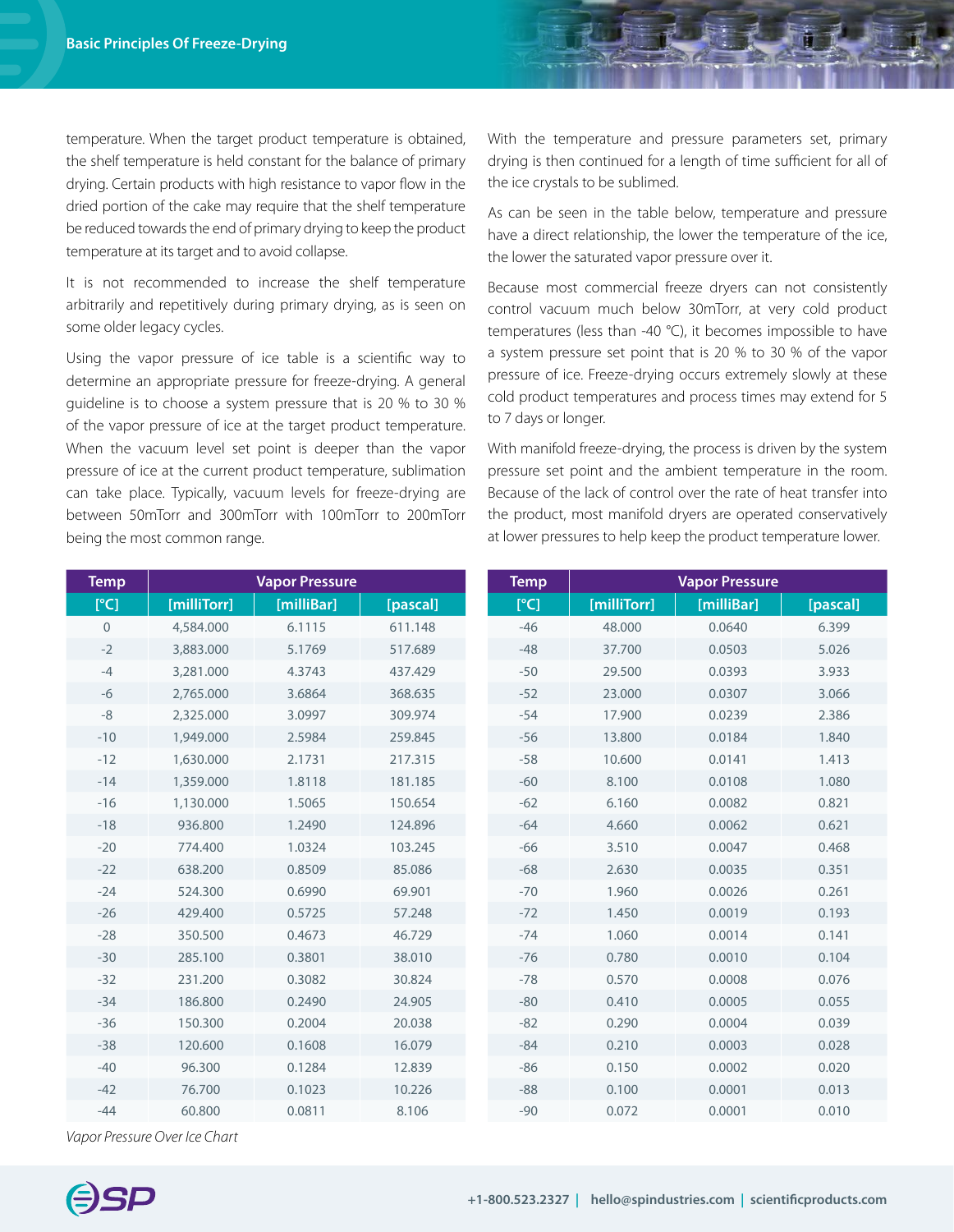### **Determination of the End of Primary Drying**

Several analytical methods are available for determining that primary drying is complete. The most basic method is to monitor the product temperature with a thermocouple probe. The measured product temperature will be colder than the shelf temperature set point during active primary drying because the heat from the shelf is being used for the sublimation phase change. When sublimation of ice crystals is complete, the product temperature will increase and approach the shelf temperature. When the product temperature equals the shelf temperature, it can be inferred that primary drying is complete.

Note: the specific vial that contains the thermocouple wire will typically dry faster than the other vials on the shelf because the wire will conduct more heat into that specific vial. Similarly, if bulk drying, the area around the thermocouple wire will dry more quickly than other areas in the product tray. It is important to allow a modest amount of additional drying time (30 min to 2 hrs, depending on the product characteristics) after the product thermocouple temperature increases to ensure that all of the ice in the entire batch of product has been completely sublimated.

Because product will dry from the top down, the tip of the thermocouple should always be placed at the very bottom and center of the container. It is OK if the thermocouple touches the bottom of the container. If drying in vials, it is good practice to insert the thermocouple in a vial located in the middle of the shelf. Radiant heating effects will cause vials/product on the perimeter of the shelf to dry more quickly.



*Thermocouple Placement – Special MVP Stopper* 

Additional primary drying endpoint determination tools are available on larger freeze dryers equipped with advanced process control systems. One such method entails comparison of parallel pressure readings between a Pirani gauge and a

capacitance manometer. A capacitance manometer always gives a true pressure reading in the product chamber. The Pirani gauge, however, will give a false high reading in the presence of water vapor. When the Pirani pressure reading decreases and approaches the true pressure reading of the capacitance manometer, little or no water vapor is present, and it can be concluded that primary drying is complete.

Another tool is available with freeze dryer designs that have external condensers. An isolation valve can be added to the vapor port that connects the product chamber to the condenser. This valve can be closed for a short period of time and the subsequent rise in pressure in the product chamber can be measured. When this pressure rise approaches zero, no more water vapor is being generated via sublimation.

LyoFlux\* TDLAS (Tunable Diode Laser Absorption Spectroscopy) is an advanced tool which measures the amount of water vapor flowing through the vapor port between the product chamber and condenser.

## **Secondary Drying**

In addition to the free ice that is sublimed during primary drying, there remains a substantial amount of water molecules that are bound to the product. This is the water that is removed (desorbed) during secondary drying. Since all of the free ice has been removed in primary drying, the product temperature can now be increased considerably without fear of melting or collapse.

Secondary drying actually starts during the primary phase, but at elevated temperatures (typically in the 30 °C to 50 °C range), desorption proceeds much more quickly. Secondary drying rates are dependant on the product temperature. System vacuum may be continued at the same level used during primary drying; lower vacuum levels will not improve secondary drying times.

Amorphous products may require that the temperature increase from primary to secondary drying be controlled at a slow ramp rate to avoid collapse.

Secondary drying is continued until the product has acceptable moisture content for long term storage. Depending on the application, moisture content in fully dried products is typically between 0.5 % and 3 %. In most cases, the drier the product, the longer its shelf life will be. However, certain complex biological products may actually become too dry for optimum storage results and the secondary drying process should be controlled accordingly.